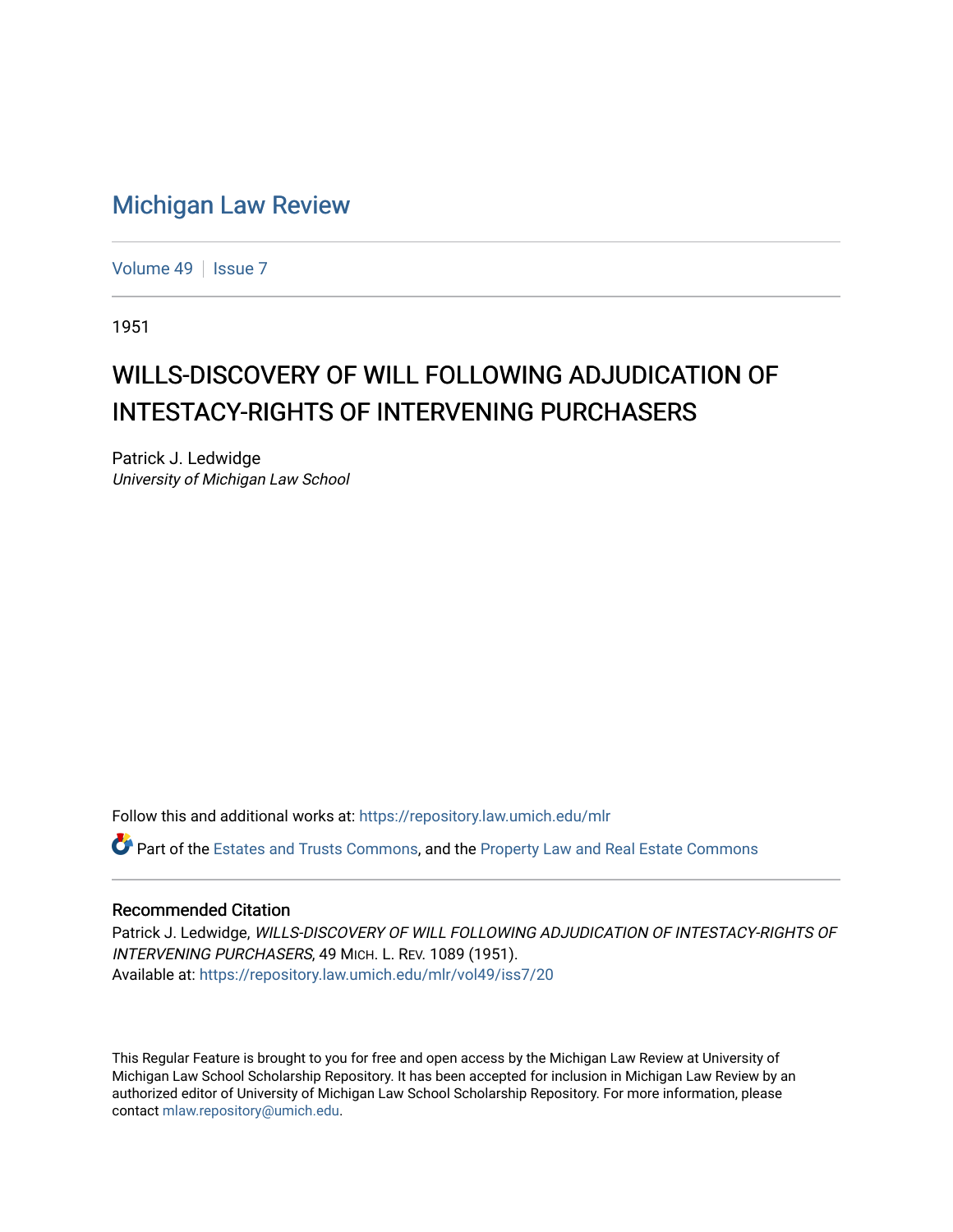WILLS-DISCOVERY OF WILL FOLLOWING ADTUDICATION OF INTESTACY-RIGHTS OF INTERVENING PURCHASERS—At the time of his death in 1945, decedent was the owner of the real estate in question. His estate was administered in the belief that he had died intestate, and the administrator was discharged in August 1946. Thereafter, the property was conveyed by decedent's heirs to buyer, and by buyer in February 1947, to the defendant, a bona fide purchaser. Subsequently, decedent's will was discovered and admitted to probate in December 1947. By the terms of the will, the plaintiff was entitled to a one-half interest in the land. Plaintiff's complaint, asking partition of the land, was dismissed by the circuit court. On appeal to the Supreme Court of Illinois, *held,* affirmed. Title obtained by bona fide purchase from the heir after a judicial determination of intestacy is immune from attack by the devisee under a will later probated. *Eckland v. Jankowski,* 407 Ill. 263, 95 N.E. (2d) 342 (1950).

In the absence of specific statute, there is no time limit after which a will may not be admitted to probate.1 Moreover, it is usually held that the probate of a will is not barred by a prior probate of another will or a prior adjudication of intestacy.2 The courts are agreed that the usual effect of the probate of a will is to vest title in the devisee from the time of testator's death.3 The problem of the principal case is whether such probate and relation back of title is effective against an intervening bona fide purchaser from the heir. Where there is no statute specifically protecting the purchaser, $4$  and no grounds for

1 Haddock v. Boston and Me. Ry. Co., 146 Mass. 155, 15 N.E. 495 (1888); 2 PAGE, WILLS, 3d ed., §584 (1941); 57 AM. JUR., Wills §786 (1948). A collection of statutes prohibiting the probate of a will after a specified time following testator's death is found in SIMES AND BASYE, PROBLEMS IN PROBATE LAW 275 (1946). See Ky. Rev. Stat. (1944) §395.010.

<sup>2</sup> Walden v. Mahnks, 178 Ga. 825, 174 S.E. 538 (1934). The cases determining whether prior adjudication of intestacy is a bar to subsequent probate of decedent's will are collected in 95 A.L.R. 1107 (1935). The cases determining whether prior probate of a will is a bar to subsequent probate of another will are collected in 107 A.L.R. 249 (1937).

3 Murphree v. Griffis, 215 Ala. 98, 109 S. 746 (1926); Reid's Admr. v. Benge, 112 Ky. 810, 66 S.W. 997 (1902).

4 Statutes providing that the title of a bona fide purchaser from the heir is not affected by a devise of property made by the heir's ancestor, unless the will is offered for probate within a specified time, are not uncommon. Fox v. Fee, 167 N.Y. 44, 60 N.E. 281 (1901); Cooley v. Lee, 170 N.C. 18, 86 S.E. 720 (1915).